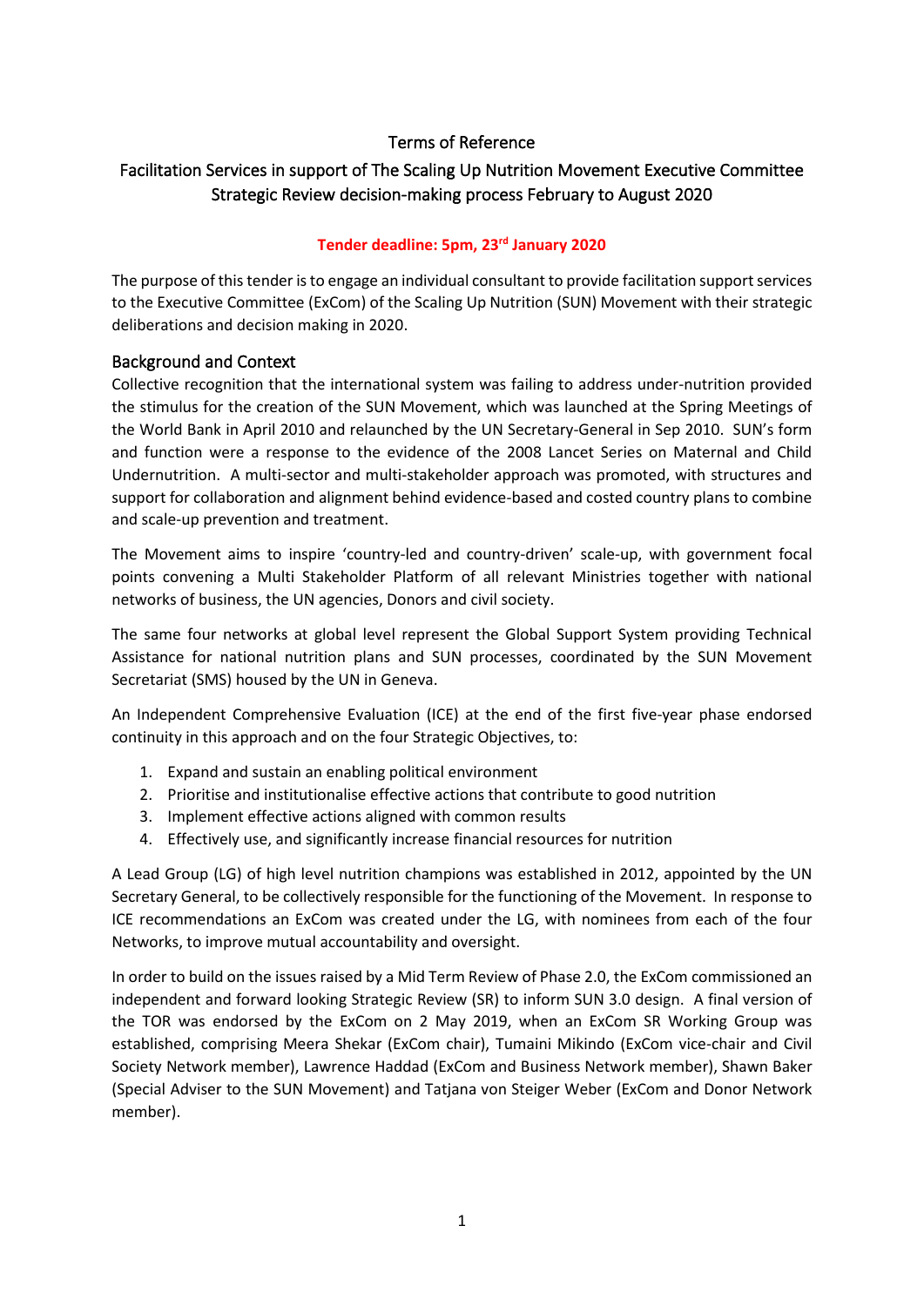The selected consultants on the SR team began consultations in August, and the Lead Group was asked to endorse a third five-year phase of SUN 2021-2025 during the UN General Assembly in New York, September 2019.

The SR consultants are to present the first draft of their report by 31 January 2020, to the ExCom. The report will include a series of options with the 'pros and cons' of each option outlined.

The subsequent process is currently planned as follows (dates and final process to be finalised by the ex-com):

- 7 February (tbc) ExCom SR Working Group draft guidance on the consultation process.
- 10 February (tbc) ExCom conference call to discuss draft SR report and consultation guidance.
- By 14 February Once SMS has provided translated copies, ExCom shares draft SR report and guidance with all Networks, member country focal points, the SMS and the LG.
- 14 February to 3 March Movement-wide consultation process on draft SR Report.
- By 3 March consolidated top-line feedback on the draft SR report received from the four Networks, regional focal point leads, the SMS focal point and the LG Chair.
- 7 March ExCom retreat and wider consultation outcomes compiled and shared with SR team.
- 9-11 March (tbc) ExCom Retreat at WFP in Rome.
- 31 March final SR Report, with options prioritised and pros and cons of each option.
- 27 or 28 April (tbc) ExCom conference call to agree Draft 1 ExCom Recommendations.
- 30 April draft 1 ExCom recommendations to the Lead Group, for Lead Group and movementwide feedback via the LG Chair, Ex Com representatives and the Coordinator.
- 30 April 2020-21 May open consultation on the ExCom Draft 1 Report
- 21 to 28 May collated feedback to INDEPENDENT CONSULTANT who consolidates ALL feedback and submits to Ex Comm.
- 12 June Ex Com to share their draft recommendations with Lead Group Chair
- 10 July Ex Comm receive feedback from Lead Group Chair on draft Ex Com recommendations to LG
- 17 July Ex Comm call to consider Lead Group Chair feedback and finalise recommendations to LG
- 24 July Ex Comm send draft 2 of Ex Comm recommendations to Lead Group through Lead Group Chair
- 25 July to 31 August ExCom revises to final if any further input received from LG Chair
- 1 September 2020 ExCom sends final ExCom Recommendations to Lead Group
- During week of UNGA, 21-25 September, LG formally adopts ExCom recommendations for SUN 3.0.

As a Movement of affiliated networks and institutions—not a programme or single institution consultations and consensus are essential to any agreed changes in prioritisation and approach.

# **The ExCom wishes to engage the services of an external and independent facilitator to support the ExCom deliberations and decision process, from February to end August 2020**.

# Purpose and Scope of the Consultancy

The purpose of this engagementis to support the ExCom, the ExCom SR Working Group and the ExCom Chair with facilitation services at key stages of the deliberations on the draft SR report. Under the direct responsibility of the Department of Foreign Affairs and Trade, Government of Ireland, the consultant will work to the following seven objectives: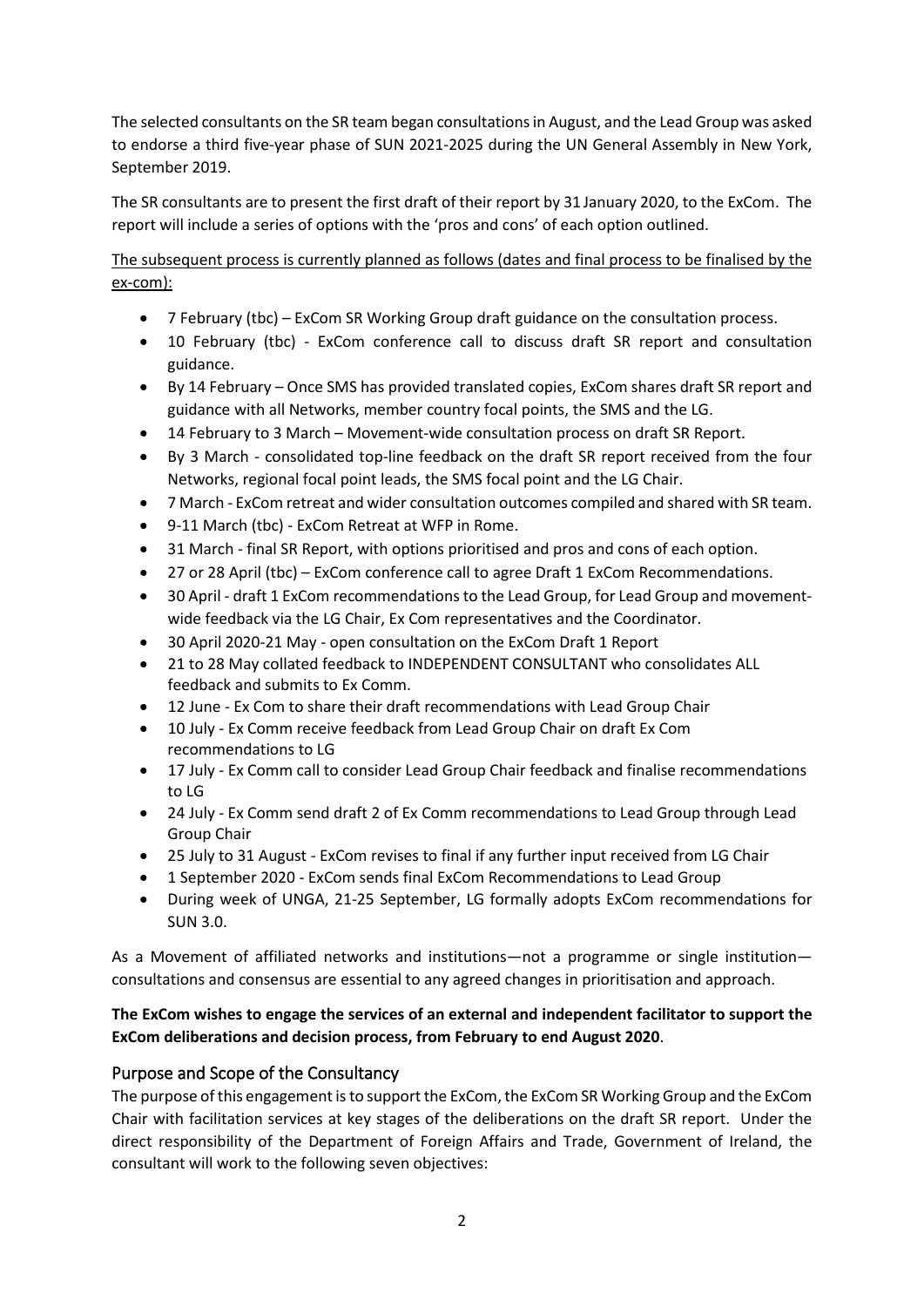- 1. To advise and develop methodologies and facilitate a participatory Retreat for strategy development, based on the draft SR Report and Movement-wide consultation responses, in close consultation with the Chair of the ExCom and the ExCom SR Working Group.
- 2. To clarify in advance the basis for agreement of the preferred SUN3.0 option by the ExCom.
- 3. To assist in organising, documenting and presenting to the ExCom top-line feedback on the draft SR report from the SUN Country focal points and their MSPs, Networks, key partners, SMS and LG.
- 4. To assist in the consolidation of wider stakeholder consultations on the Draft SR Report, and any wider stakeholder consultations on the Final SR Report.
- 5. To assist in documenting agreed Draft ExCom Recommendation to the Lead Group, and assist in consolidating wider stakeholder consultations on Draft 1 ExCom Recommendation to the Lead Group.
- 6. To be available to the ExCom SR Working Group for additional remote support, as/when requested by the ExCom Chair.
- 7. Other facilitation tasks which may arise.

## Specific Deliverables and Methodology

## The **ExCom Strategic Review Working Group** will hold:

A conference call (7 February, tbc) to recommend four or five questions to help frame the wider consultations on the Strategic Review Draft Report.

### The **ExCom** will hold:

A conference call (10 February, tbc) to exchange on the draft SR report received 31 January 2020, decide on the guiding questions to shape the consultations, and to prioritise the issues for deliberation in the Retreat, clarifying the basis for decisions.

An ExCom Retreat at WFP in Rome (March 9-11 tbc) to

- 1) Further discuss the draft SR report and feedback from the stakeholder groups (*member country focal points; Networks; SMS and LG Chair*)
- 2) Develop draft 1 recommendation.

A conference call (27 or 28 April, tbc) to exchange on the consolidated stakeholder feedback on the Final SR Report and finalise Draft 1 ExCom Recommendation.

A conference call (mid June, date tbc) to agree Draft 2 ExCom Recommendation following LG and stakeholder feedback on Draft 1.

A silent approvals process or conference call (August, date tbc), following LG feedback on Draft 2, to finalise the ExCom Recommendation.

## The **SMS** will:

Support wider consultation processes, ensuring transparency, including through online posts.

- 1) On the draft SR Report, 14 February to 3 March, for presentation to the SR team on 16 March.
- 2) On the draft 1 ExCom Recommendation.
- 3) If necessary on the final SR Report, 1-17 April, to be submitted to the ExCom by 23 April.

## *Support to the ExCom and SMS ExCom focal point for the SUN Strategic Review process*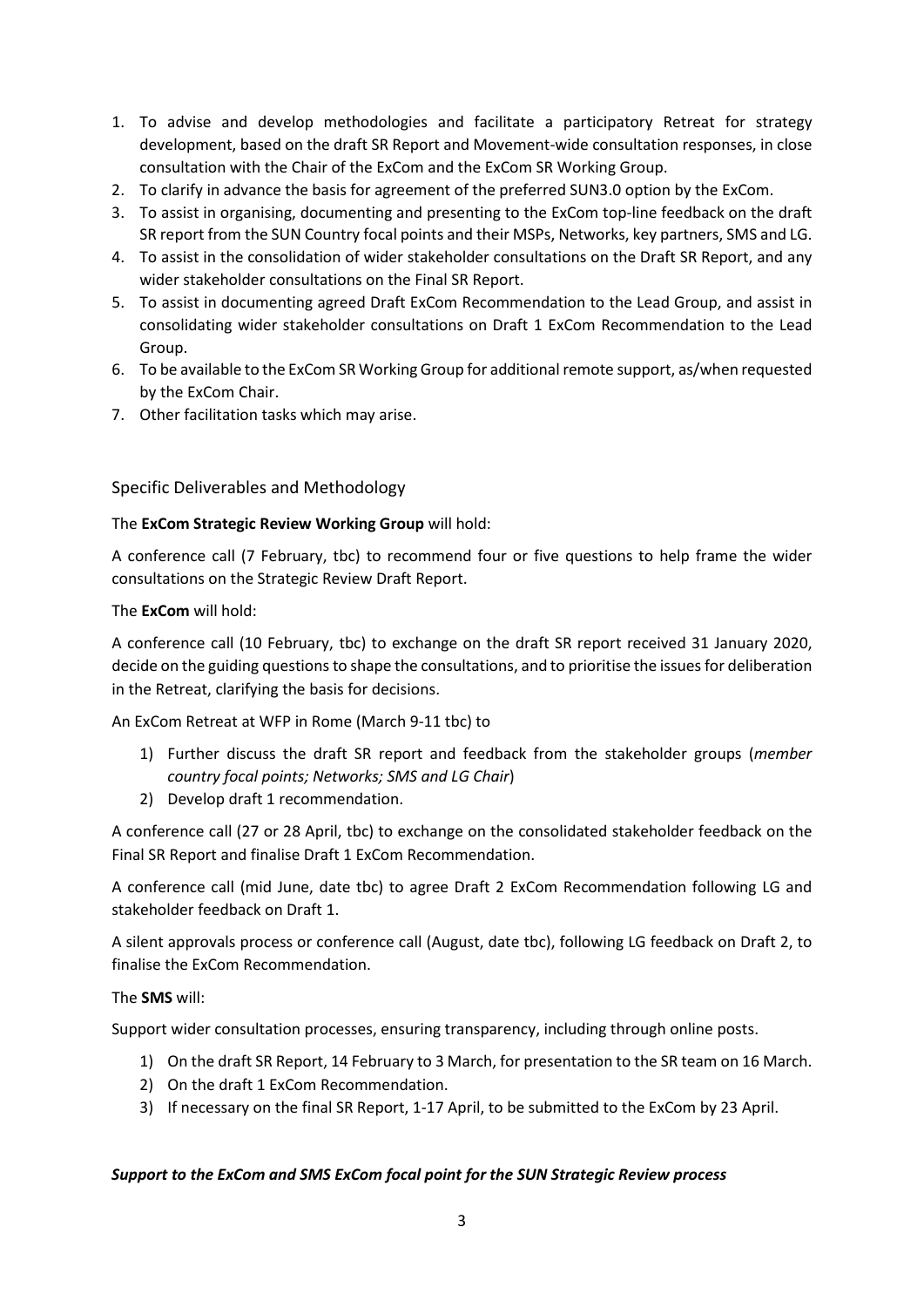The successful consultant is expected to work to the ExCom Chair, for the ExCom SR Working Group, and with the SMS in support of the various stages of the SR process, see specific activities and deliverables below. Support for these processes will include home-based preparation and in facilitation with expected travel to Rome.

- *ExCom Strategic Review Working Group conference call 7 February, tbc (2 days inclusive of participation and delivery of draft consultation process and guidance note). Activities:*
	- Review of draft SR report received on 31 January 2020
	- Assist the ExCom Chair in preparation of the agenda for the call
	- Take minutes and share with ExCom SR Working Group *Deliverables:*
	- $\triangleright$  Minutes of the conference call with a suite of strategic questions on SUN3.0 form and function that will guide top-line feedback for the ExCom retreat as well as help frame the wider consultations.
- *ExCom conference call 10 February (approx. 3 days inclusive of participation and minutes) Activities:*
	- Assist the ExCom Chair in preparation of the agenda for the call
	- Take minutes, share with ExCom and finalise following feedback
	- *Deliverables:*
	- $\triangleright$  Minutes of the conference call that clearly show the agreed remaining and prioritised discussion points for the Retreat and the agreed basis for deciding on the preferred SUN3.0 option.
	- $\triangleright$  Finalised one page guidance note for the wider consultation, including four or five guiding questions and a summary of the Strategic Review process timeline.
- *Consolidation of inputs received during the Movement-wide consultation on the SR draft report in February 2020 (approx. 7 days)*
	- *Activities:*
	- Collect all responses and queries received by ExCom members (11-28 February)
	- Consolidation of responses received during consultation period into a format which is easy to digest and build upon (28 February to 7 March 2020)

*Deliverables:*

- consolidated responses and queries sent to SR Team and Ex Comm on 7 March 2020
- ExCom Retreat *(approx. 12 days inclusive of preparation, travel, retreat facilitation and report) Activities:*
	- Preparation of the Retreat, methodology and agenda, reflecting the prioritised issues for discussion following the ExCom conference call.
	- Liaise with Network Facilitators, regional focal point representatives, the LG Chair and the SMS Coordinator to consolidate top-line feedback on the SR Report against the guiding questions.
	- Facilitate the retreat, and present the top-line feedback.

*Deliverables:*

- $\triangleright$  Short report on the outcomes of the Retreat
- $\triangleright$  Draft 1 ExCom recommendations for the LG, to share with ExCom and making agreed revisions.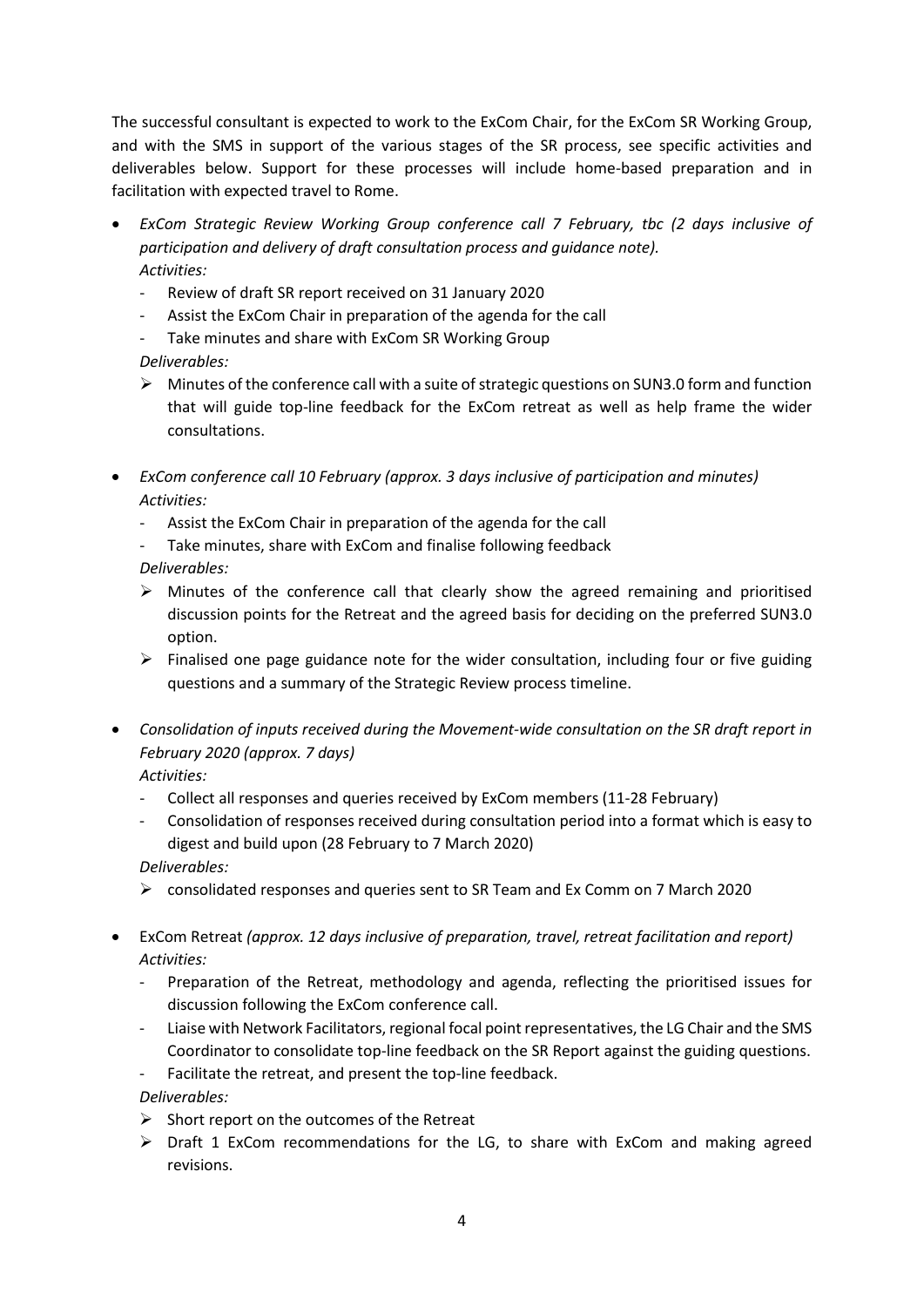• *Wider Consultation across SUN Stakeholders on draft 1 Ex Comm recommendations to Lead Group (approx. 7 days)*

*Activities:*

- Collate all responses to the consultation on the Draft 1 Ex Comm recommendations as they are submitted to ExCom members. (30 April – 21 May 2020)
- Consolidation of responses received during consultation period on the draft Ex Comm recommendations (21 to 28 May 2020

## *Deliverables:*

- $\triangleright$  Finalise the written document summarising all feedback on the draft 1 Ex Comm recommendations to the Lead Group
- *ExCom conference call 27 or 28 April (approx. 3 days inclusive of participation and minutes) Activities:*
	- Assist the ExCom Chair in preparation of the agenda for the call
	- Take minutes, share with ExCom and finalise following feedback *Deliverables:*
	- $\triangleright$  Minutes of the conference call
	- $\triangleright$  Draft 1 ExCom recommendations to Lead Group, for ExCom approval
- *ExCom conference call mid June (approx. 3 days inclusive of participation and minutes) Activities:*
	- Assist the ExCom Chair in preparation of the agenda for the call
	- Take minutes, share with ExCom and finalise following feedback *Deliverables:*
	- $\triangleright$  Minutes of the conference call
	- $\triangleright$  Draft 2 ExCom recommendations to Lead Group, for ExCom approval

# Timeframe

A draw down contract will be put in place with the successful consultant from 4 February 2020 until 31 August 2020. It is envisaged that up to a maximum of 60 consultancy days will be required with a minimum of 40 days. Dates and required number of days per assignment set out above are indicative only and may be adjusted during the course of the consultancy.

Once dates are confirmed for each event, the successful consultant is expected to submit a detailed timeline with expected number of days required to deliver on each assignment.

## Qualifications and Competencies

Submissions are invited from suitably qualified individual(s) who have the following qualifications and competencies to undertake the work:

- Strong competencies and demonstrable evidence in planning, facilitating and moderating participatory workshop processes that draw out diverse perspectives and achieve defined outputs;
- Strong competencies and experience in facilitation of organisational strategic planning;
- Excellent English written and oral communication, writing and presentation skills;
- Excellent interpersonal and organisational skills;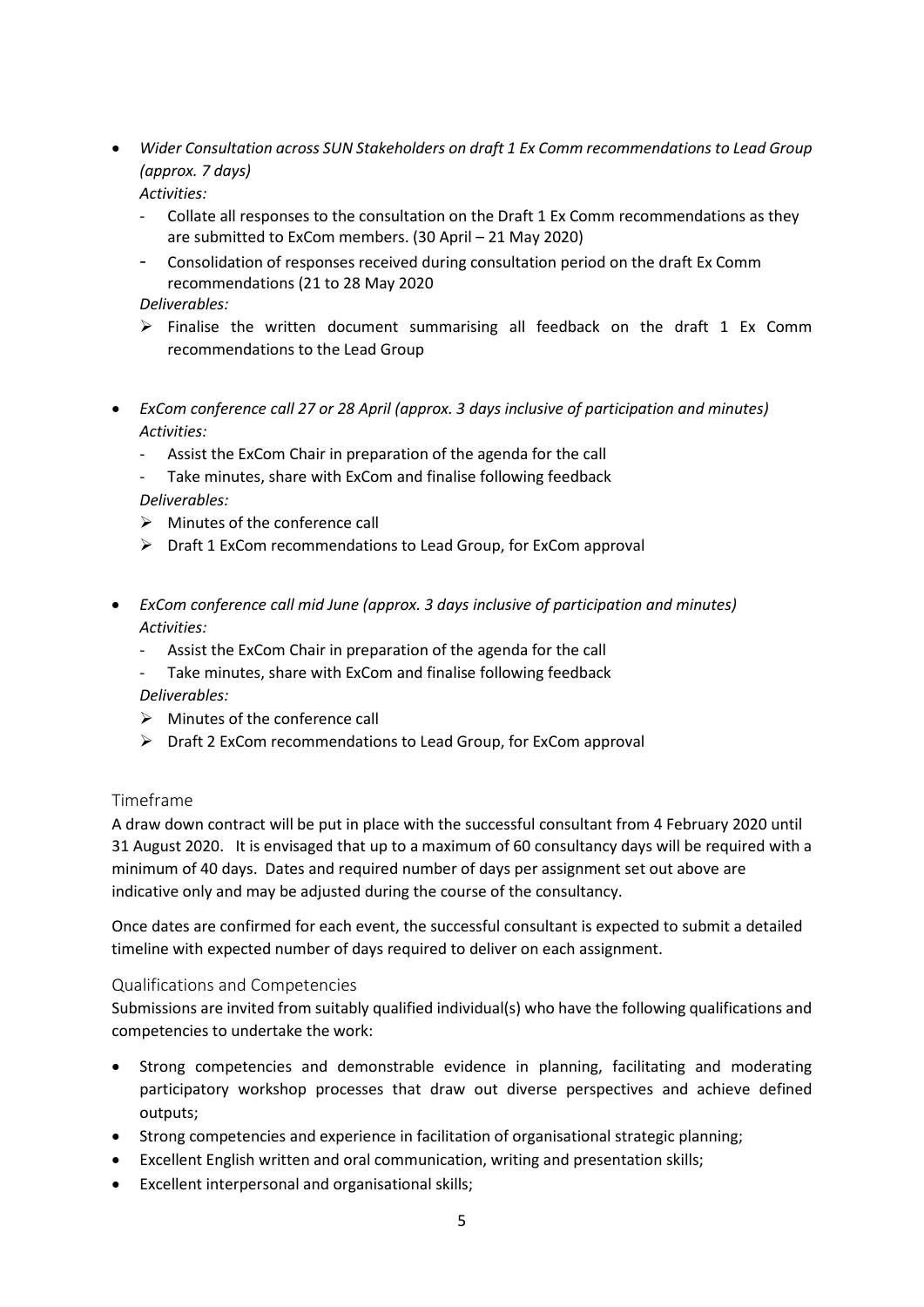- Knowledge of the international architecture for nutrition;
- Experience of multi-sectoral and/or multi-stakeholder coordination;
- Knowledge and experience of the Scaling Up Nutrition Movement an advantage.

# Proposal Submission

Intending applicants should submit a proposal (5 pages maximum), setting out:

- Their understanding of the TOR;
- A brief statement on how their skills match the services required;
- A current CV outlining relevant experience to the purpose and scope of the consultancy
- A short note on methodology showing how they plan to support the delivery of the TOR
- Their availability to engage in preparatory work and travel for the Retreat (2-4 March) and flexibility around indicative timeframes proposed
- Daily all-inclusive professional fee rate exclusive of VAT. This includes all costs associated with the delivery of the services with the exception of international travel and hotel accommodation.

## Contracting Lead

The Department of Foreign Affairs and Trade of the Government of Ireland will administer the contract with the external consultant on behalf of the ExCom. The ExCom Chair will manage the technical services provided by the consultant.

## Documentation

Relevant background documentation will be provided to the successful consultant, including the draft Strategic Review team Report; TORs of the ExCom and Lead Group, the TOR for the Strategic Review, the Independent Comprehensive Evaluation Report on Phase 1.0, the Mid Term Review Report in Phase 2.0, and the latest SUN Strategic review process proposed by the ExCom SR Working Group.

# Selection Criteria

For the tenderer's submission to be considered, it is mandatory that candidates have significant relevant expertise or knowledge in the following areas:

- A Master's or equivalent in nutrition or another relevant discipline with a minimum of 4 years working at an international level
- Strong competencies and demonstrable evidence in facilitation of organisational strategic planning;
- Strong competencies and demonstrable evidence of planning, facilitation and moderating participatory processes that achieve defined outputs;
- Knowledge of the international architecture for nutrition;
- Experience of multi-sectoral and/or multi-stakeholder coordination;
- Availability for the conference calls and the ExCom Retreat and general availability between early February through to end August.

Failure in more than one of these critical requirements will lead to elimination from the competition in advance of further evaluation.

Please note that selection as a consultant does not guarantee engagement. Consultants will be chosen according the requirements of the scope of work and based on their availability. Subcontracting is not permitted under this tender.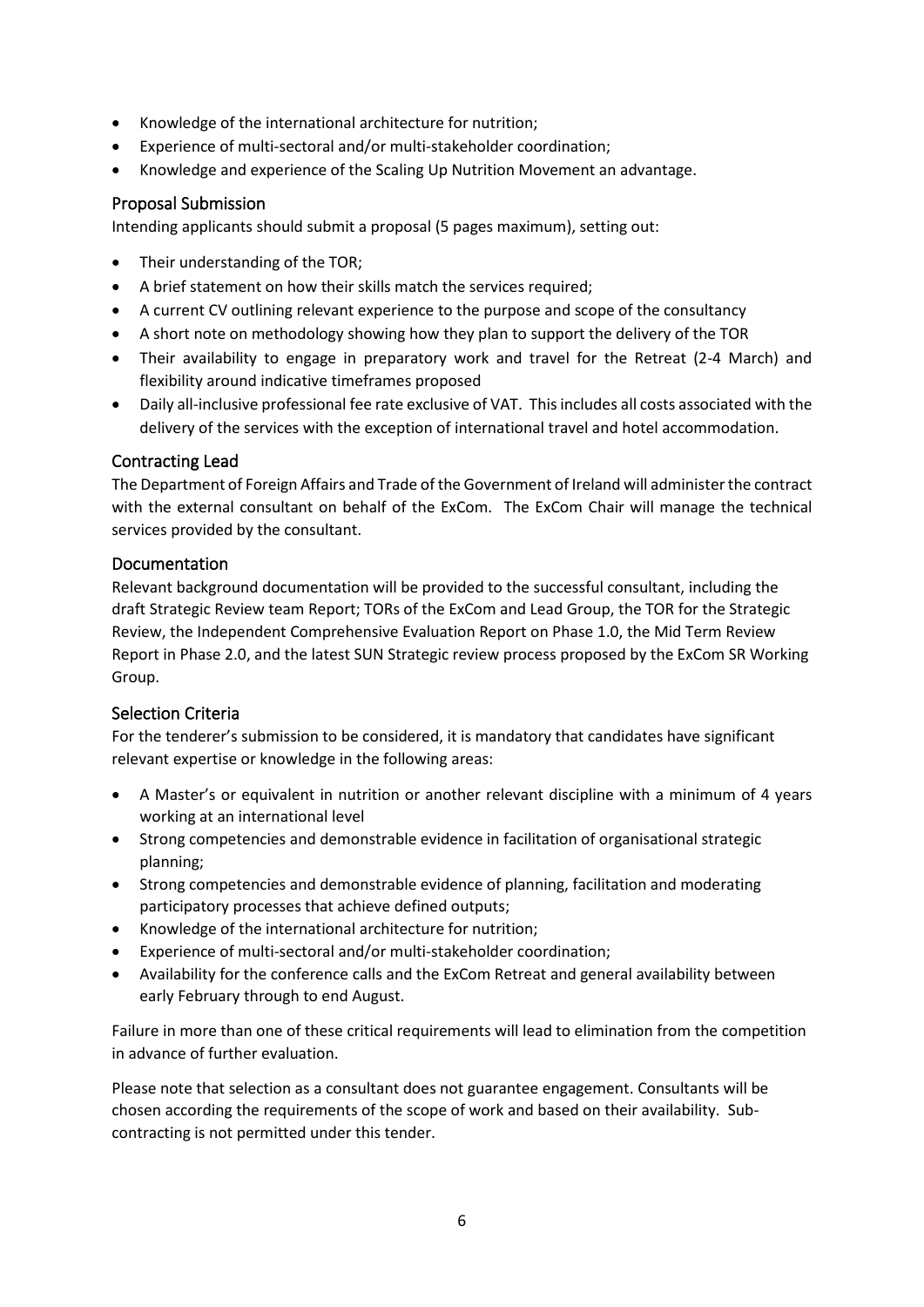# Award Criteria

The proposal/expression of interest will be evaluated against the following criteria:

- i. Quality of the submission (70 points)
	- 1. Evidence from the proposed methodology that the tenderer has a clear understanding of the ToR (20 points)
	- 2. Demonstrated evidence that tenderer has the required qualifications, competencies, technical skills and relevant experience to provide high quality facilitation services relevant to strategic planning processes (20 points)
	- 3. Evidence that the tenderer has relevant experience and knowledge of coordination and international nutrition work (20 points)
	- 4. Ability to meet timescales (10 points)

Tenders scoring less than 50% on criterion 1, 2 or 3 will be rejected and will not advance to financial evaluation. Tenderers must score the full 10 points on criterion 4.

- ii. Financial Criteria (30 points)
	- 5. The cost evaluation will be based on the daily professional fee rate presented. The price quoted must be fixed and not subject to revision (including possible extension).

## Tender Submissions

Tenders must be submitted via the electronic postbox available on www.etenders.gov.ie. Only Tenders submitted to the electronic postbox will be accepted. **The closing date for receipt of tenders is close of business 23rd January 2020**.

Tenderers must ensure that they give themselves sufficient time to upload and submit all required tender documentation before the Tender Deadline. Tenderers should take into account the fact that upload speeds vary. There is a maximum of 4GB for the total (combined) documents sent to the electronic postbox.

In order to submit a document to the electronic postbox, please note that you must click "Submit Response". After submitting you can still modify and re-send your response up until response deadline. Tenderers should be aware that the 'Submit Response' button will be disabled automatically upon the expiration of the response deadline.

Any question submitted by a potential Tenderer along with the answer provided by the Department will be reviewed by Procurement Section, anonymised and circulated to all of the potential Tenderers involved in the process via the secure Q&A system. The reply is issued to all Tenderers answering those clarification questions of a generic nature. **The deadline for submitting questions is 5pm on the 14th January 2020.**

Clarification questions specific to a particular Tenderer or containing information of a commercially sensitive nature will only be communicated to that particular Tenderer.

# **Freedom of Information**

It should be noted that any correspondence with DFAT in relation to the review is subject to the application of Freedom of Information legislation. This applies to the services under the contract and not the tendering and contracting process.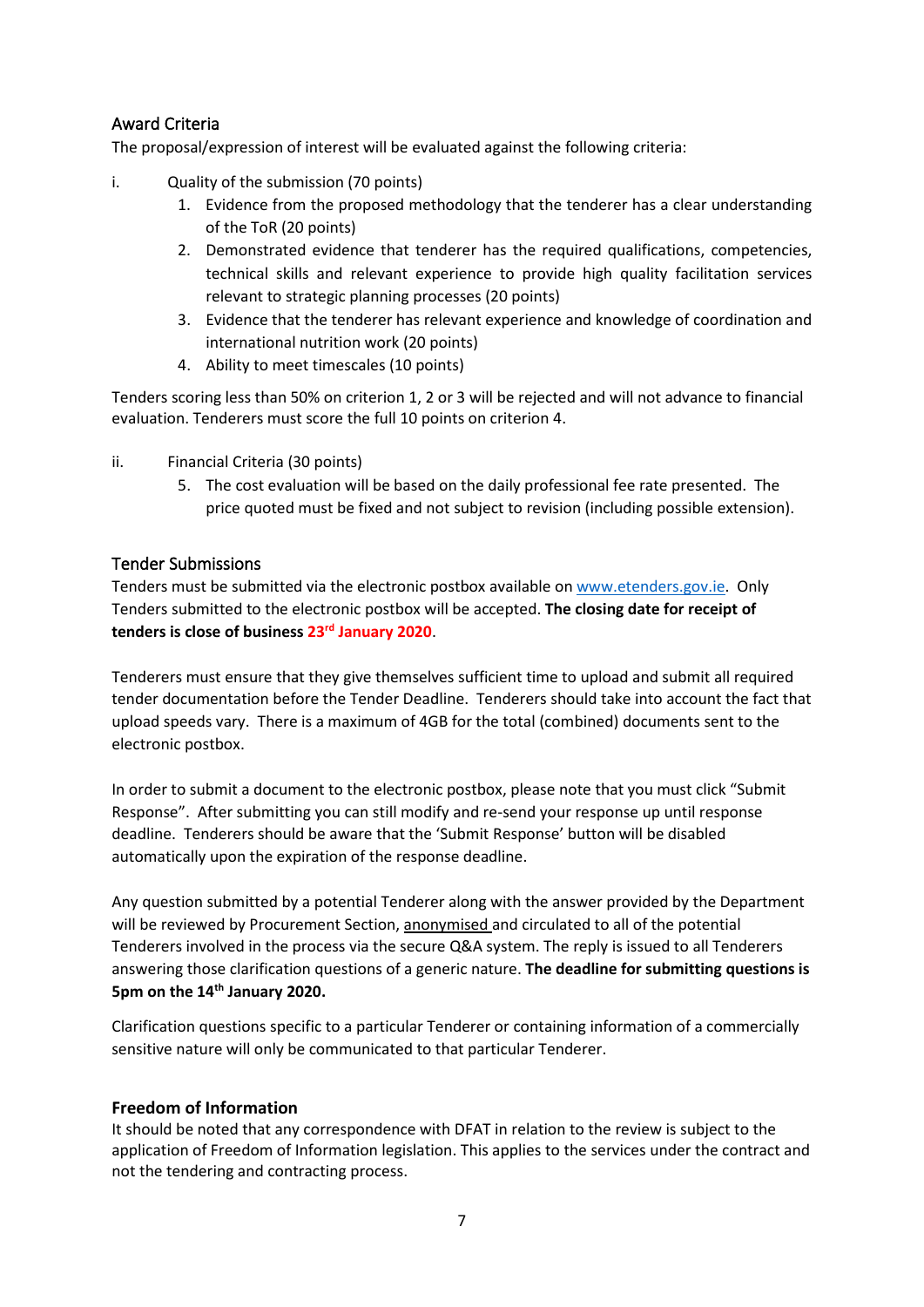### **Project Officer**

Ben Siddle will have overall responsibility for this project and will project manage the services provided by the external consultant.

#### **Documentation**

Relevant background documentation will be provided to the consultant.

#### **Governing Laws**

The work carried out by the consultant, irrespective of where their offices are located, shall be deemed to be carried out in Ireland and shall be governed by the laws of Ireland.

#### **Publication**

Rights concerning the production of reports or any other business documentation and those relating to their reproduction and publication will remain the property of the Department. No document based, in whole or in part, upon the work undertaken in the context of the contract awarded following this tender may be published except with the prior formal written approval of the Department.

#### **Conflict of Interest**

Any conflicts of interest involving a consultant (or consultants in the event of a consortium bid) must be fully disclosed to the Department, particularly where there is a conflict of interest in relation to any recommendations or proposals put forward by the tenderer.

## **Tax Clearance Certificate**

Before a contract is awarded the successful vendor (and agent, where appropriate) will be required to promptly produce a Tax Clearance Certificate/number, or in the case of a non-resident vendor, a statement from the Revenue Commissioners confirming suitability on tax grounds. Non-residents should contact the Office of the Revenue Commissioners, Revenue Residence Section, Government Offices, Nenagh Co. Tipperary.

#### **Withholding Tax**

A withholding tax will be deducted from any service related payments made (a non-national may be able to reclaim this tax by applying to the Irish Revenue Commissioners).

#### **Costs**

The Department of Foreign Affairs and Trade will not be liable in respect of any costs incurred by tenderers in the preparation of tenders or any associated work effort, including the supply of equipment, where relevant, for evaluation and the return of such equipment to tenders, following such evaluation.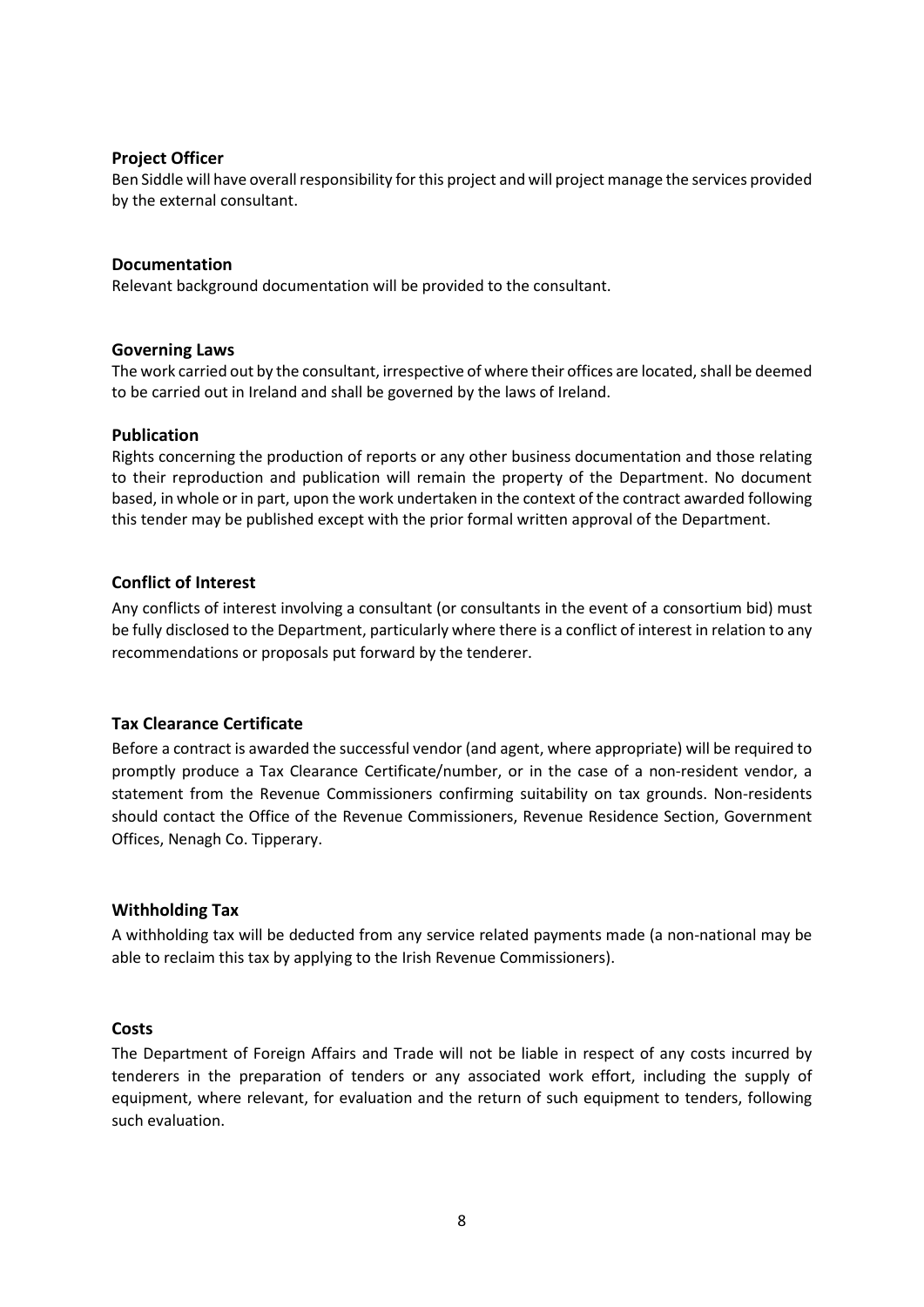## **Content of Tender**

Information supplied by tenders will be treated as contractually binding. However, the Department of Foreign Affairs and Trade reserves the right to seek clarification or verification of any such information. Post-tender qualifications or revisions will not be acceptable and may invalidate the tender.

The Department reserves the right to update or alter the information contained in this document at any time, but not later than 7 days before the closing date of the call for tender. Participating tenders will be so informed, should the need arise.

The Department reserves the right to request additional information from the tenders after the closing date.

## **Interpretation of the Tender**

It is the duty of the tenderer to fully understand and correctly interpret this tender. At all times, the tenderer has the responsibility to notify the Department, in writing, of any ambiguity, divergence, error, omission, oversight, or contradiction contained in this tender, as it is discovered, or to request any instruction, decision, clarification or direction that tenderers may require to prepare a tender.

Whilst every endeavour has been made to give tenderers an accurate description of the requirements, tenderers should form their own conclusions about the methods and resources needed to meet these requirements. The Department does not accept responsibility for the tenderers' assessment of the requirements.

## **Tender Acceptance or Rejection**

The Department reserves the right to hold tenderers strictly to the terms and conditions submitted in their tenders and also reserves the right to accept or reject in whole, or in part, any or all tenders in response to this tender. Tenderers are specifically notified that failure to comply with or respond to any part of this tender (other than those elements clearly indicated as optional) may result in rejection of their tender as non-compliant. Tenderers whose tenders are not accepted will be notified in writing on finalisation of the competition.

#### **No obligation to award a contract**

Initiation of a tendering procedure imposes no obligation on the Contracting Authority to award the contract. This tender is in no way binding on the Department. The Departments contractual obligation commences only upon signature of the contract with the successful tenderer.

Up to the point of signature, the Contracting Authority may either abandon the procurement or cancel the award procedure, without the tenderers being entitled to claim any compensation. This decision must be substantiated and the tenderers notified.

## **Revocation of contract**

The contract may be revoked by the Department at any time by giving 14 days notice in writing to the consultant at his business or registered address.

The contract may be withdrawn and/or terminated for breaches of confidentiality, conflicts of interest or potential conflicts that may come to light or for general unsuitability or inability to execute the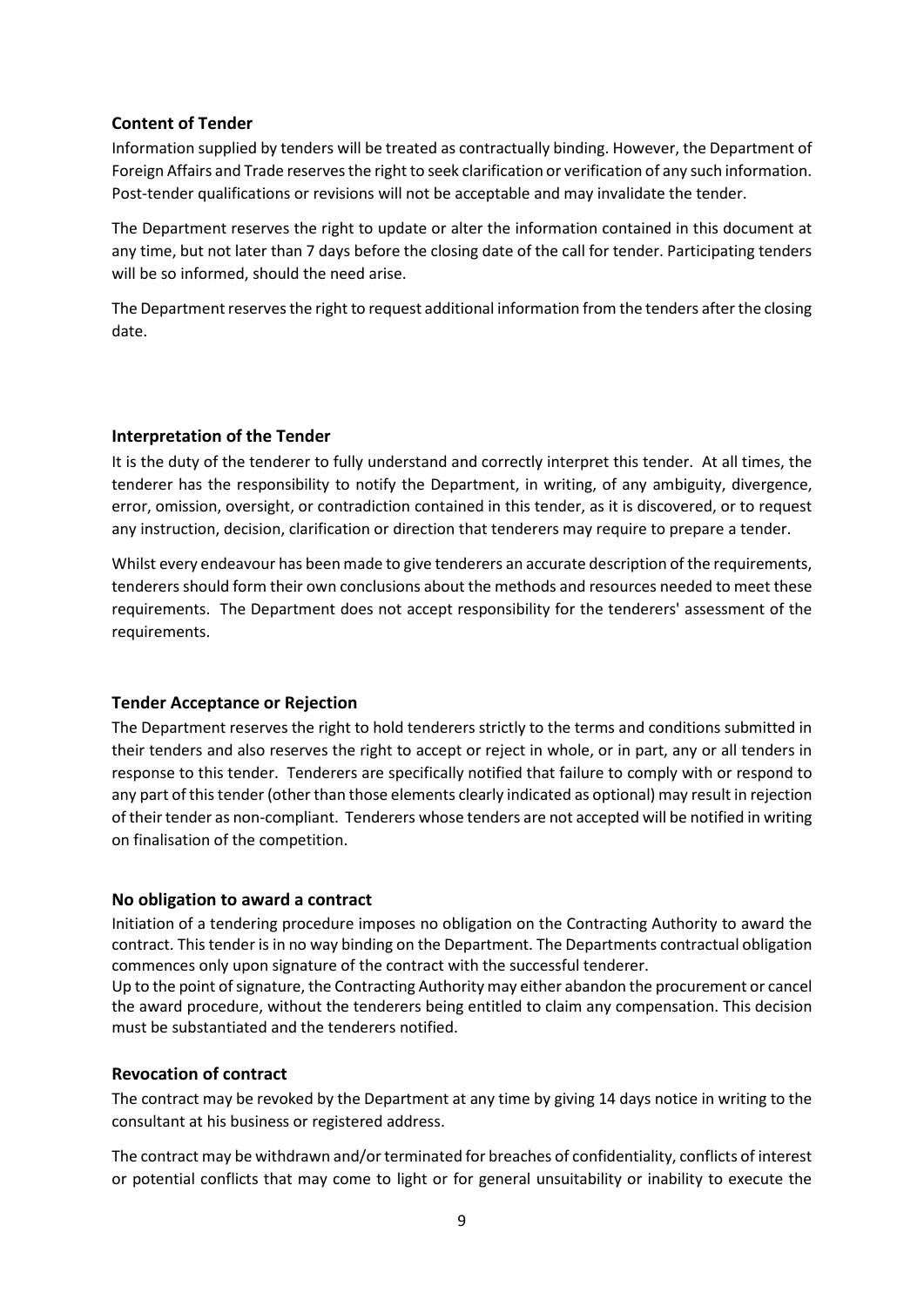contract to the satisfaction of the Department and, in particular, to meet the quality standards required for this project.

The Department should not be liable for any loss incurred or arising from the revocation of the contract.

## **Revision/Termination of Contract**

The Consultant shall be responsible for the delivery of all services provided for within the contract on the basis of the agreed costs. The Department retains the right to withhold payment of fees where a consultant has failed to meet its contractual obligations in relation to the timely delivery of goods and services and/or to an acceptable level of quality.

The progress of the project will be reviewed on an on-going basis and the Department may revise its needs at any stage to take account of changing business requirements in the Department.

In the event that the assignment must be revised or abandoned, the Department of Foreign Affairs and Trade will make provisions for the termination of the consultant(s)' or proposed associates' contract without liability for the full cost.

The Department reserves the right to tender again or to terminate the contract at any stage on payment of reasonable and agreed costs accrued to the date of termination.

### **Appendices**

The following appendices must be included as part of each tender submission:

Appendix 1: Financial Submission

- Appendix 2: Confirmation of Bone Fides
- Appendix 3: Declaration of Personal Circumstances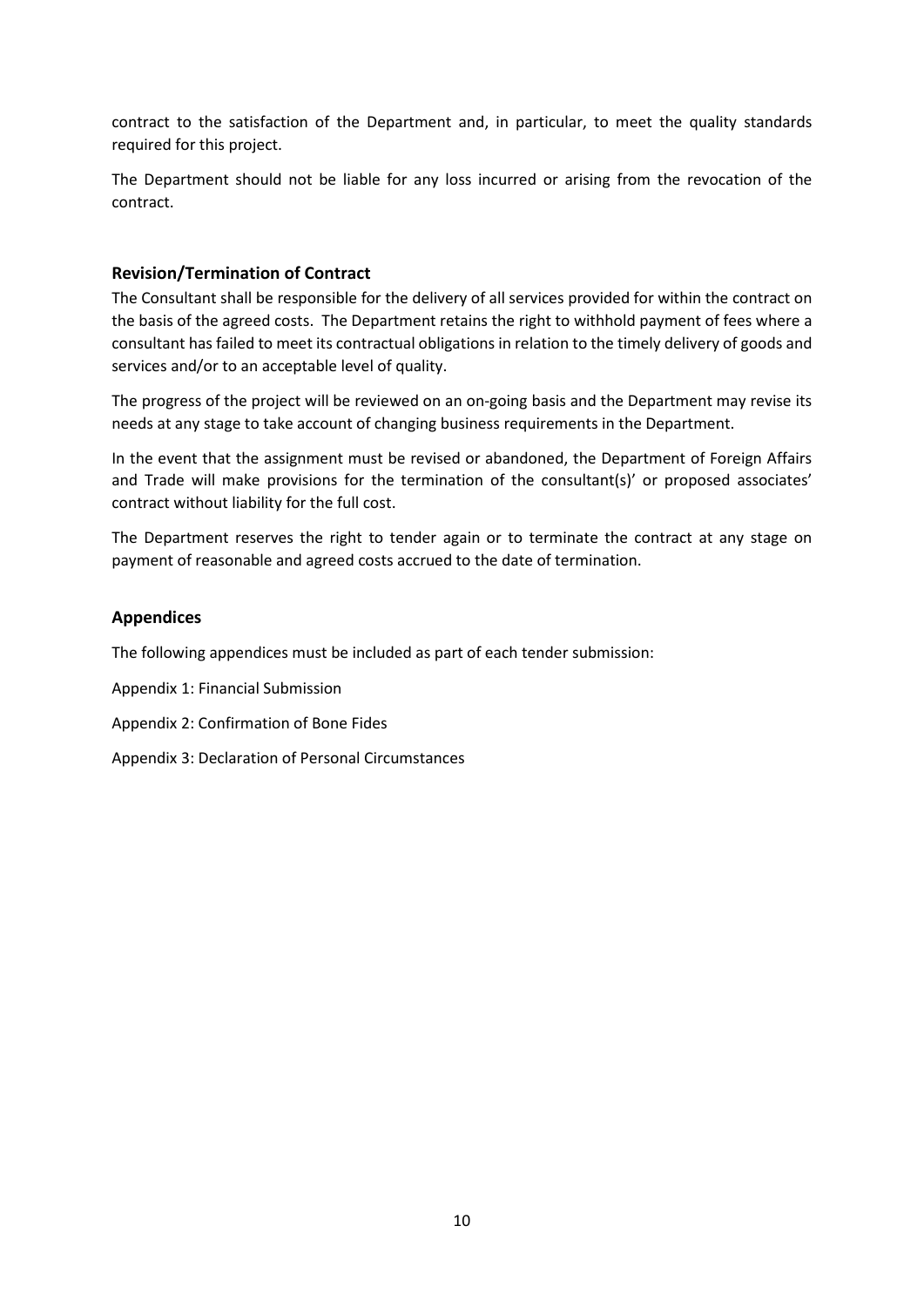# **Appendix 1: Financial Submission**

## **Contract inputs and fee rates**

Tenderers are requested to complete the pricing template below with the fixed daily rate professional fee rate in respect of the services specified in the Terms of Reference. This fee quoted must be inclusive of all costs (facilities, equipment, supplies, telephone, email, IT, institutional levy and any other third party costs) all exclusive of VAT.

This fee shall be fixed for the duration of tis engagement, including any permitted extensions. The fee rate quoted must relate to productive (working) time.

Travel and subsistence costs are not required in this submission All travel costs/subsistence/travel expenses required to be undertaken for the purposes of the external professional services will be payable at normal Irish Government Civil Service Departmental rates.

## **Total consultant costs**

Please complete the costs schedule below

| <b>Consultant name</b> | Fixed daily fee rate (excluding VAT) |
|------------------------|--------------------------------------|
|                        |                                      |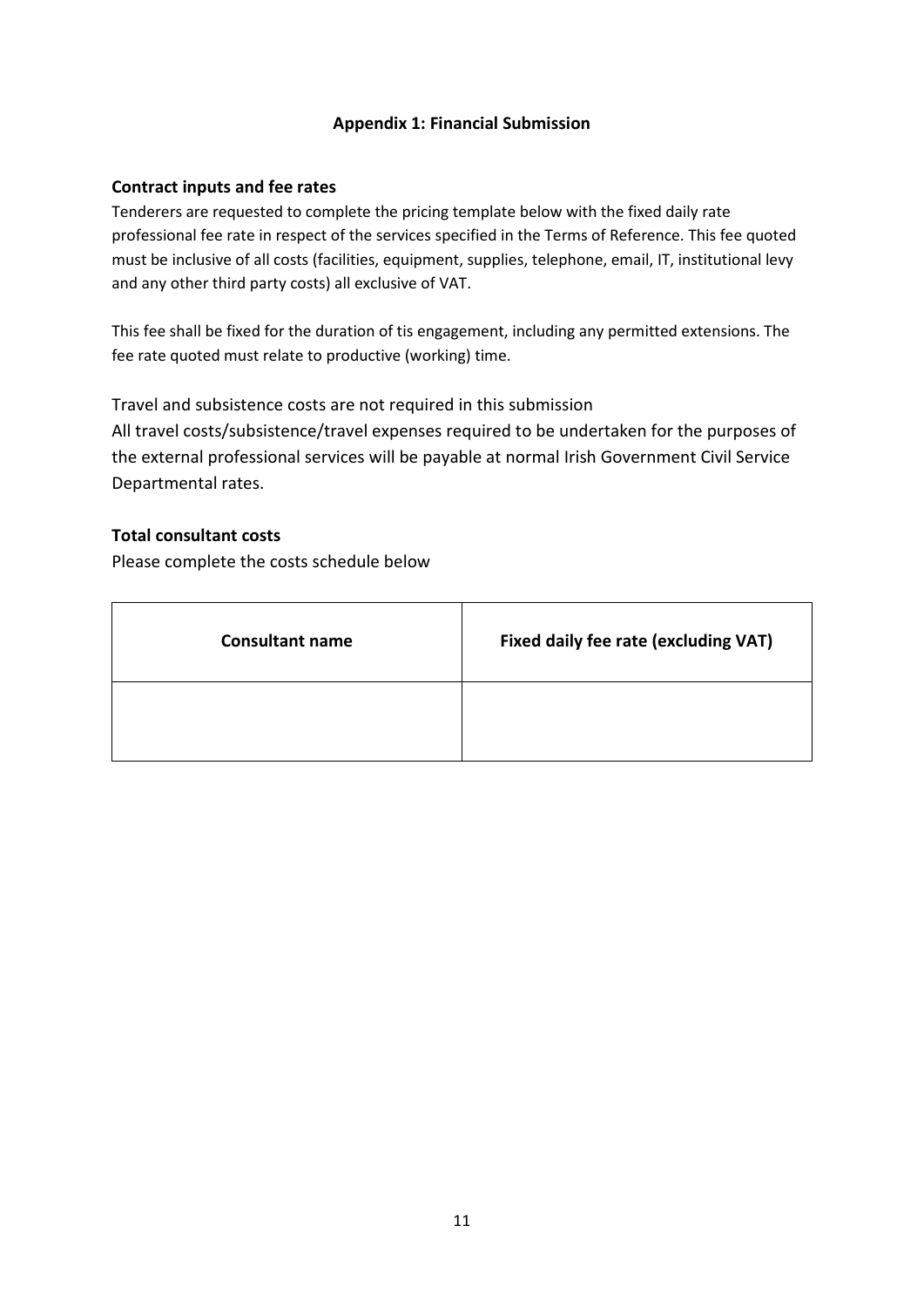## **Appendix 2: Confirmation of Bona Fides**

We the undersigned do offer in accordance with the Request for Tenders and the Terms of Reference specified therein to provide Embassy of Ireland, Tanzania with Medical Insurance for the Department of Foreign Affairs and Trade and subject in all respects to the Terms of Reference published with this call for tenders which we have read and accepted.

We confirm that all information and commitments contained in or referred to in our tender are (i) accurate and correct, and (ii) accurately reflect our actual current operational and financial capability.

We confirm that this Tender shall remain irrevocably open for acceptance by you for a period of 12 months from the closing date for receipt of tenders and it shall remain binding upon us for that period or such other period as we may agree.

We acknowledge that no legally binding agreement exists between us unless and until our offer is accepted by you and a contract in the form set out in this request for tenders has been concluded.

We understand that the Minister of Foreign Affairs and Trade is not bound to accept the lowest or indeed any tender it may receive and may abandon or terminate the tender process at any time.

#### **Signature of tenderer or authorised agent:**

Printed Name:

Name of Tenderer:

VAT No:

Postal Address:

Telephone no:

E-mail: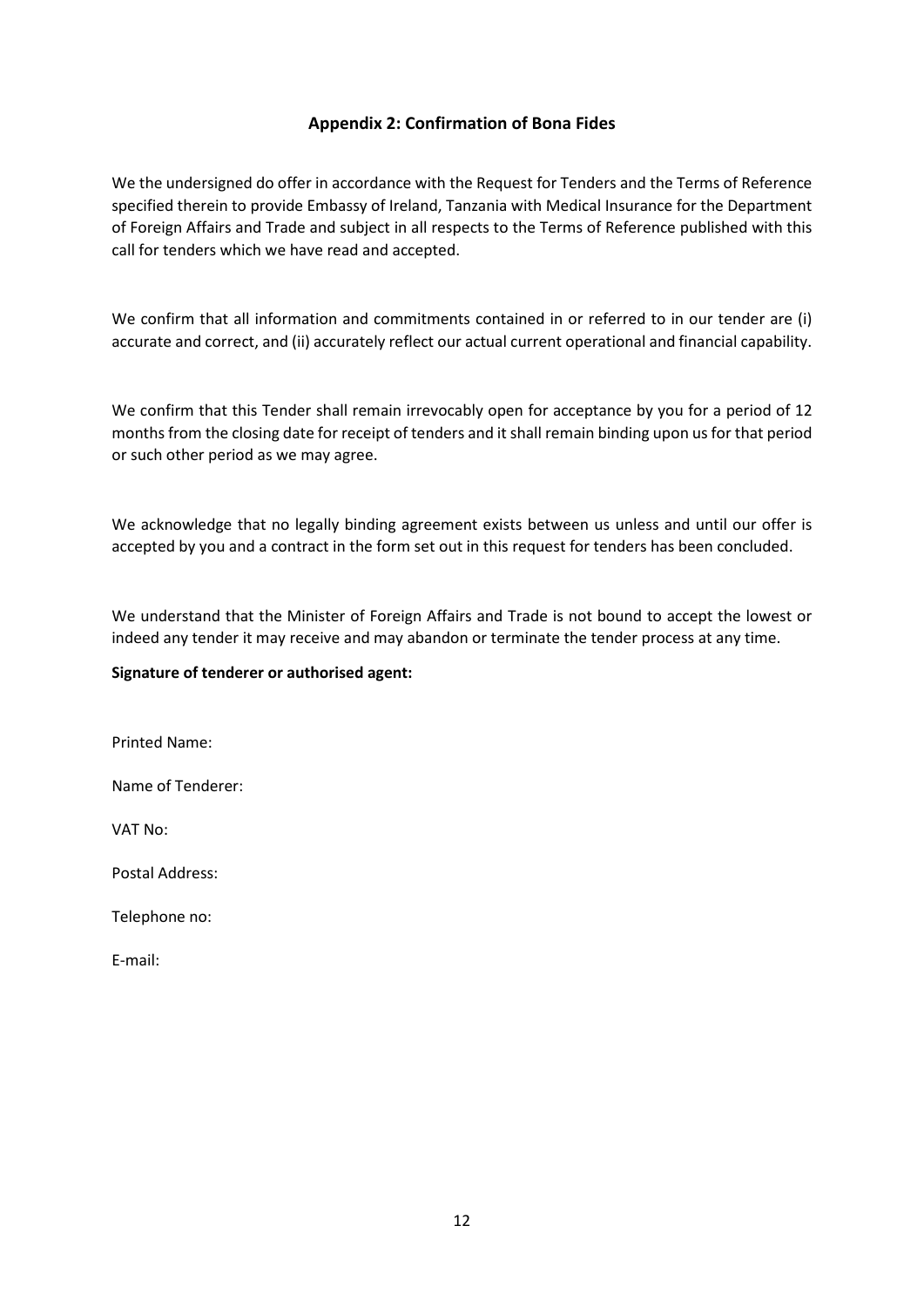## **Appendix 3: Declaration of Personal Circumstances**

This Declaration of compliance with Regulation 57 of the European Union (Award of Public Authority Contracts) Regulations 2016 (SI 284 of 2016) **must** be signed by all **Contractors/Suppliers.**

| <b>Name of Contractor/Supplier:</b> |  |
|-------------------------------------|--|
|                                     |  |
| <b>Address:</b>                     |  |
|                                     |  |
|                                     |  |
| Country:                            |  |

Any Contractor/Supplier who is unable to answer NO to all of the questions relating to the Mandatory Eligibility Criteria will be assessed as a "Fail".

Any Contractor/Supplier who is unable to answer NO to all of the questions relating to the Discretionary Eligibility Criteria may be assessed as a "Fail" and the Contractor/Supplier may, at the discretion of the Contracting Authority not be admitted to the tender.

| Please enter Yes or No as appropriate to the following statements relating to the current<br>status of your organisation and/or any director or person(s) who has power of<br>representation, decision or control over the organisation. |                                                                                                                                                                                                                                                                                                                                                                                                                                               |  |
|------------------------------------------------------------------------------------------------------------------------------------------------------------------------------------------------------------------------------------------|-----------------------------------------------------------------------------------------------------------------------------------------------------------------------------------------------------------------------------------------------------------------------------------------------------------------------------------------------------------------------------------------------------------------------------------------------|--|
| <b>Mandatory Eligibility Criteria</b>                                                                                                                                                                                                    |                                                                                                                                                                                                                                                                                                                                                                                                                                               |  |
| 1.                                                                                                                                                                                                                                       | The Contractor/Supplier has been the subject of conviction by final judgment of<br>participation in a prescribed criminal organisation, as defined in Article 2 of Council<br>Framework Decision 2008/841/JHA of 24 <sup>th</sup> October 2008.                                                                                                                                                                                               |  |
| 2.                                                                                                                                                                                                                                       | The Contractor/Supplier has been the subject of conviction by final judgment of<br>corruption, as defined in Article 3 of the Convention on the fight against corruption<br>involving officials of the European Communities or officials of Member States of the<br>European Union and Article 2(1) of Council Framework Decision 2003/568/JHA as well<br>as corruption as defined in the national law of Ireland within the last five years. |  |
| 3.                                                                                                                                                                                                                                       | The Contractor/Supplier has been the subject of conviction by final judgment of fraud<br>within the meaning of Article 1 of the Convention on the protection of the European<br>Communities' financial interests.                                                                                                                                                                                                                             |  |
| 4.                                                                                                                                                                                                                                       | The Contractor/Supplier has been the subject of conviction by final judgment of terrorist<br>offences or offences linked to terrorist activities, as defined in Articles 1 and 3 of Council<br>Framework Decision 2002/475/JHA respectively, or of inciting or aiding or abetting or<br>attempting to commit an offence, as referred to in Article 4 of that Framework Decision.                                                              |  |
| 5.                                                                                                                                                                                                                                       | The Contractor/Supplier has been the subject of conviction by final judgment of money<br>laundering or terrorist financing, as defined in Article 1 of Directive 2005/60/EC of the<br>European Parliament and of the Council.                                                                                                                                                                                                                 |  |
| 6.                                                                                                                                                                                                                                       | The Contractor/Supplier has been the subject of conviction by final judgment of child<br>labour or other forms of trafficking in human beings, as defined in Article 2 of Directive<br>2011/36/EU of the European Parliament and of the Council.                                                                                                                                                                                              |  |